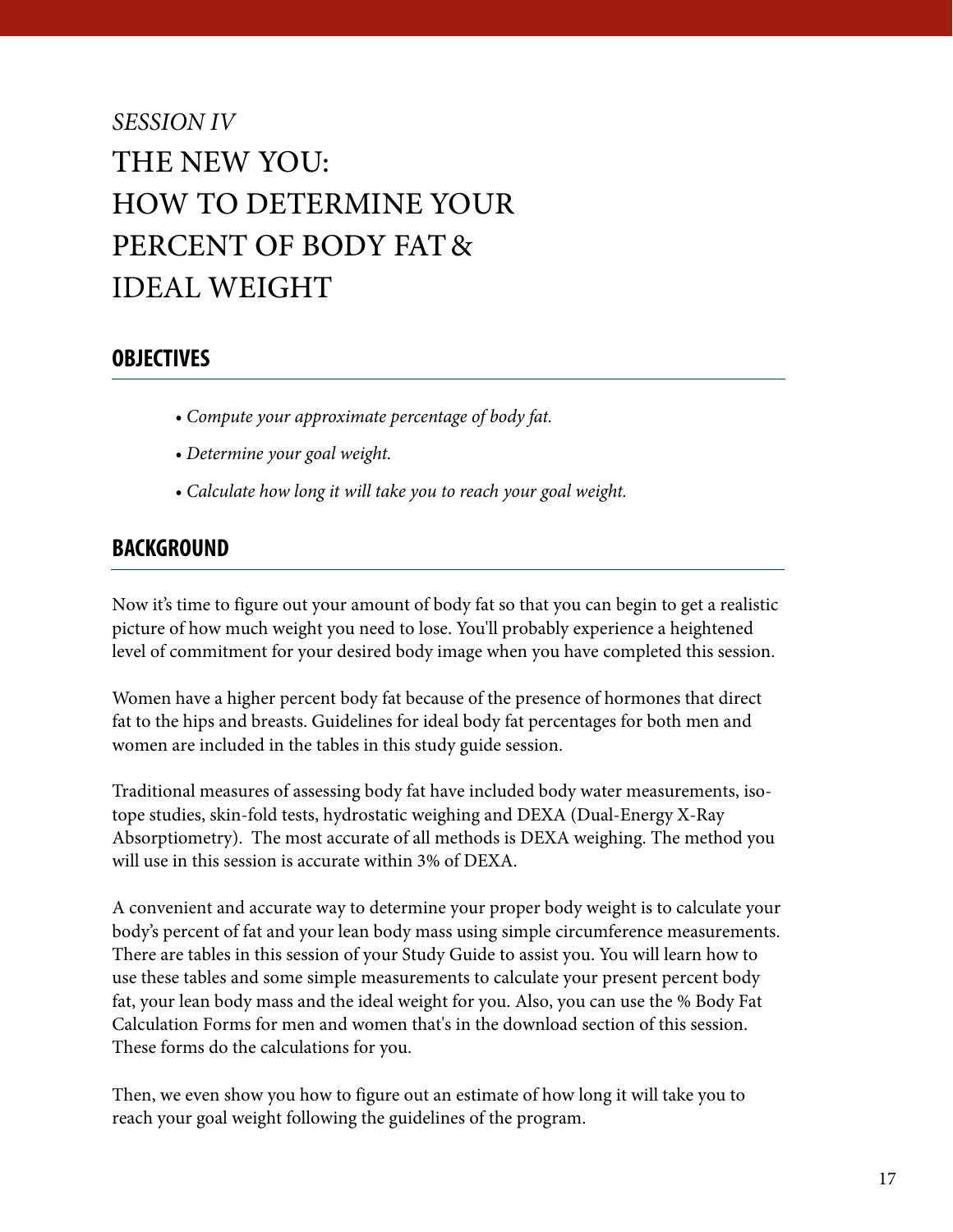### **PRACTICE**

#### **1. Predicting Body Fat for Women**

If you're a woman, look at the forms"Body Fat Computation for Women" below and "Conversion Chart for Predicting Body Fat for Women" on the page 19. You will use these later to calculate your percentage of body fat.

### **Body Fat Computation for Women**

### **Measurements Calculations**

| <b>Hips Average</b> |                                                |
|---------------------|------------------------------------------------|
| Measurement         | Enter Constant $A =$                           |
| Abdomen Average     | (from Table page 19)                           |
| (measure at navel)  | Enter Constant B = $\overline{\phantom{a}}$    |
|                     | Add Constants A & B = $\overline{\phantom{a}}$ |
| Height in Inches    | Subtract Constant $C =$                        |
|                     | Equals % of Body Fat $=$                       |

Measure each body area three times and put the average of your measurements in the blank space on the computation form. Now look at the "hips" column on the next page. Note there is a number to the right side of each hip measurement. This number is a "constant" and is used in the computation of the percent body fat from the measurements you have taken. Write down the constant for each measurement you have made on the computation form to the right side of the measurement. Now add constant A to constant B and subtract constant C. The number you have left is percent body fat.

An example may be helpful. If a lady had an average hip circumference of 42 inches and an average abdominal circumference of 28 and was 64 inches tall, we would get the following calculations:

| Hips Average<br>Measurement | Enter Constant $A =$           | 50.24 |
|-----------------------------|--------------------------------|-------|
| Abdomen Average             | (from Table page 19)           |       |
| (measure at navel) $28$     | Enter Constant $B =$           | 19.91 |
|                             | Add Constants $A & B = 70.15$  |       |
| Height in Inches____ 64     | Subtract Constant C = $29.01$  |       |
|                             | Equals % of Body Fat = $31.14$ |       |

According to these measurements, she is about 31% body fat.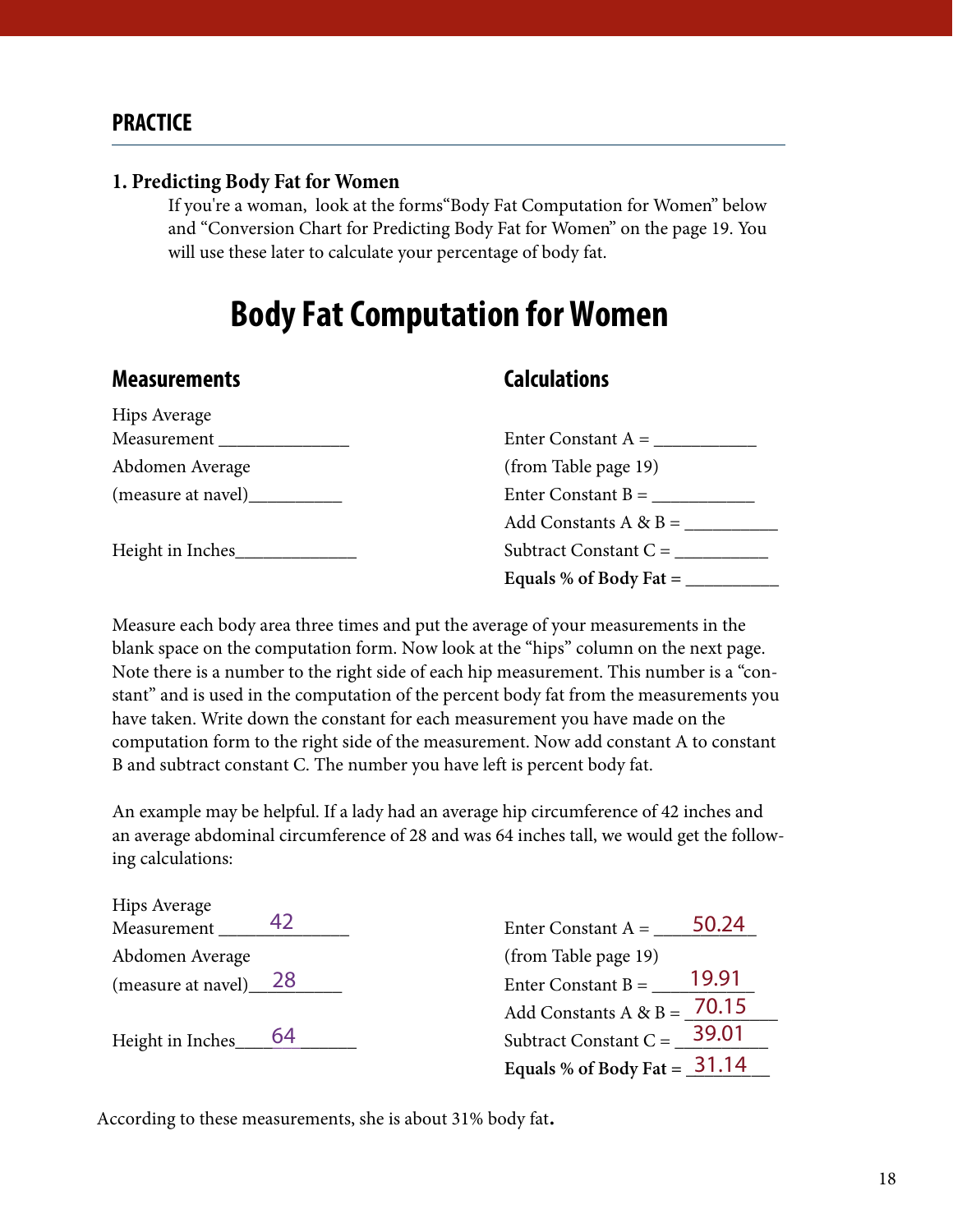# **Conversion Chart for Predicting Body Fat for Women**

|     | <b>Hips</b> | <b>Abdomen</b> |            | <b>Height</b> |            |  |  |  |
|-----|-------------|----------------|------------|---------------|------------|--|--|--|
| In. | Constant A  | In.            | Constant B | In.           | Constant C |  |  |  |
| 30  | 33.48       | 20             | 14.22      | 55            | 33.52      |  |  |  |
| 31  | 34.87       | 21             | 14.93      | 56            | 34.13      |  |  |  |
| 32  | 36.26       | 22             | 15.64      | 57            | 34.74      |  |  |  |
| 33  | 37.67       | 23             | 16.35      | 58            | 35.35      |  |  |  |
| 34  | 39.06       | 24             | 17.06      | 59            | 35.96      |  |  |  |
| 35  | 40.46       | 25             | 17.78      | 60            | 36.57      |  |  |  |
| 36  | 41.86       | 26             | 18.49      | 61            | 37.18      |  |  |  |
| 37  | 43.25       | 27             | 19.20      | 62            | 37.79      |  |  |  |
| 38  | 44.65       | 28             | 19.91      | 63            | 38.40      |  |  |  |
| 39  | 46.05       | 29             | 20.62      | 64            | 39.01      |  |  |  |
| 40  | 47.44       | 30             | 21.33      | 65            | 39.62      |  |  |  |
| 41  | 48.84       | 31             | 22.04      | 66            | 40.23      |  |  |  |
| 42  | 50.24       | 32             | 22.75      | 67            | 40.84      |  |  |  |
| 43  | 51.64       | 33             | 23.46      | 68            | 41.45      |  |  |  |
| 44  | 53.03       | 34             | 24.18      | 69            | 42.06      |  |  |  |
| 45  | 54.43       | 35             | 24.89      | 70            | 42.67      |  |  |  |
| 46  | 55.83       | 36             | 25.60      | 71            | 43.28      |  |  |  |
| 47  | 57.22       | 37             | 26.31      | 72            | 43.89      |  |  |  |
| 48  | 58.62       | 38             | 27.02      | 73            | 44.50      |  |  |  |
| 49  | 60.02       | 39             | 27.73      | 74            | 45.11      |  |  |  |
| 50  | 61.42       | 40             | 28.44      | 75            | 45.72      |  |  |  |
| 51  | 62.81       | 41             | 29.15      | 76            | 46.32      |  |  |  |
| 52  | 64.21       | 42             | 29.87      | 77            | 46.93      |  |  |  |
| 53  | 65.61       | 43             | 30.58      | 78            | 47.54      |  |  |  |
| 54  | 67.00       | 44             | 31.29      | 79            | 48.15      |  |  |  |
| 55  | 68.40       | 45             | 32.00      | 80            | 48.76      |  |  |  |
| 56  | 69.80       | 46             | 32.71      | 81            | 49.37      |  |  |  |
| 57  | 71.19       | 47             | 33.42      | 82            | 49.98      |  |  |  |
| 58  | 72.59       | 48             | 34.13      | 83            | 50.59      |  |  |  |
| 59  | 73.99       | 49             | 34.84      | 84            | 51.20      |  |  |  |
| 60  | 75.39       | 50             | 35.56      | 85            | 51.81      |  |  |  |

\*From *The Complete Book of Physical Fitness,* A. G. Fisher and R. K. Conlee, used by permission.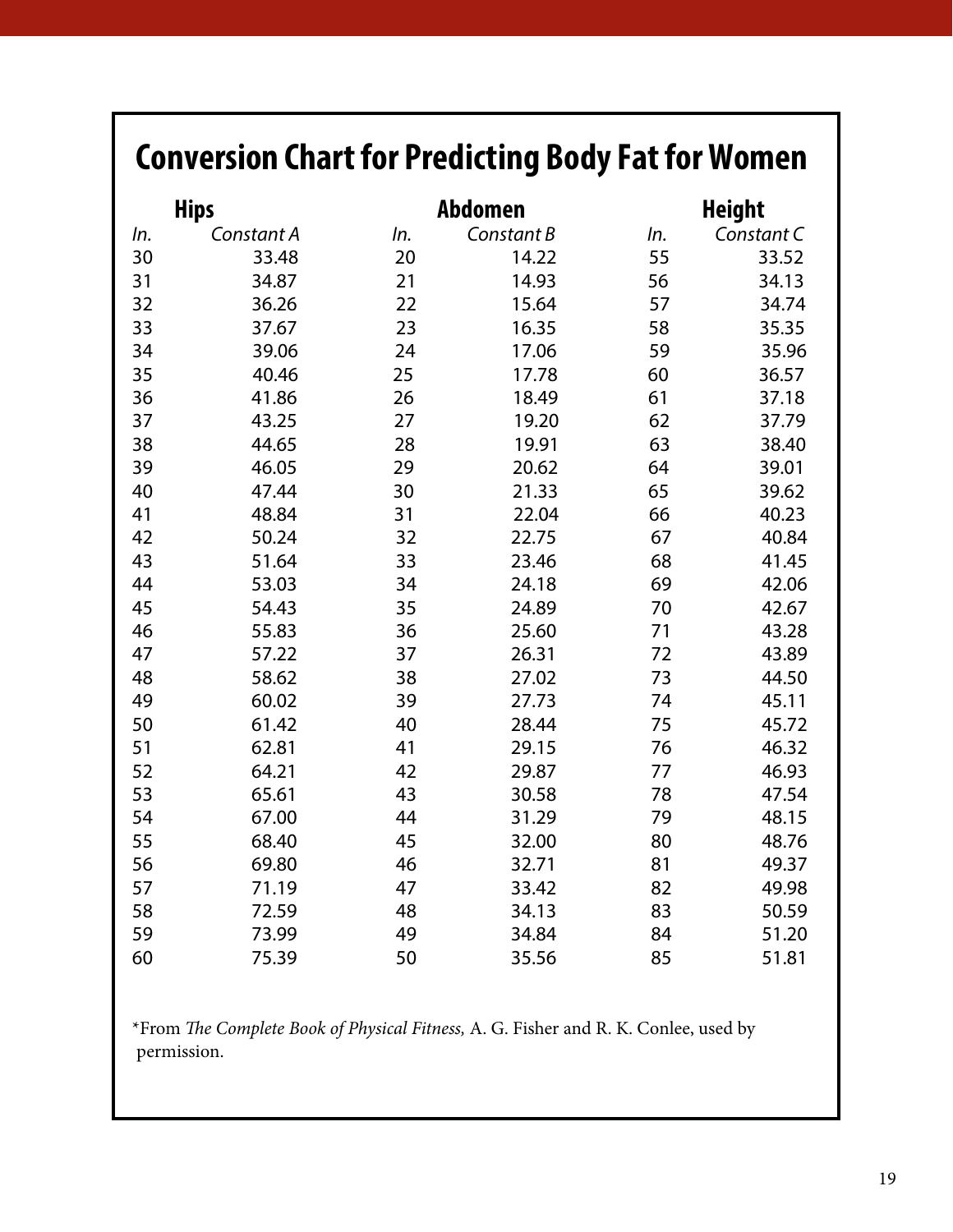### **2. Predicting Body Fat for Men**

It is quite easy to get percent fat for men since only the wrist and waist are measured. First, measure your waist at the umbilical (belly button) and then have someone measure your wrist circumference just in front of the wrist bones where the wrist bends. Now subtract the wrist measurement from the waist measurement and reference the following tables with this number and your weight. The resulting number is your approximate percent of body fat.

### **Body Fat Computation For Men**

| LBS<br>125<br>130<br>135<br>140<br>145<br>150<br>155<br>160 | $\overline{4}$<br>$\overline{4}$<br>3<br>3<br>3<br>3<br>$\overline{c}$<br>$\frac{2}{2}$<br>2<br>$\overline{c}$ | 6<br>6<br>5<br>5<br>5<br>$\overline{4}$<br>$\overline{4}$<br>$\overline{4}$<br>$\overline{4}$<br>3 | 7<br>7<br>$\overline{7}$<br>6<br>6<br>6<br>5<br>5<br>5 | 9<br>9<br>8<br>8<br>7<br>7<br>$\overline{7}$ | 11<br>11<br>10<br>10<br>9<br>9<br>8 | 13<br>12<br>12<br>11<br>11<br>10 | 15<br>14<br>13<br>13<br>12 | 17<br>16<br>15<br>15 | 19<br>18<br>17<br>16 | 20<br>20<br>20 | 22<br>21<br>20<br>19 | 24<br>23<br>22 | 26<br>25<br>24 | 28<br>27<br>26 |
|-------------------------------------------------------------|----------------------------------------------------------------------------------------------------------------|----------------------------------------------------------------------------------------------------|--------------------------------------------------------|----------------------------------------------|-------------------------------------|----------------------------------|----------------------------|----------------------|----------------------|----------------|----------------------|----------------|----------------|----------------|
|                                                             |                                                                                                                |                                                                                                    |                                                        |                                              |                                     |                                  |                            |                      |                      |                |                      |                |                |                |
|                                                             |                                                                                                                |                                                                                                    |                                                        |                                              |                                     |                                  |                            |                      |                      |                |                      |                |                |                |
|                                                             |                                                                                                                |                                                                                                    |                                                        |                                              |                                     |                                  |                            |                      |                      |                |                      |                |                |                |
|                                                             |                                                                                                                |                                                                                                    |                                                        |                                              |                                     |                                  |                            |                      |                      |                |                      |                |                |                |
|                                                             |                                                                                                                |                                                                                                    |                                                        |                                              |                                     |                                  |                            |                      |                      |                |                      |                |                |                |
|                                                             |                                                                                                                |                                                                                                    |                                                        |                                              |                                     |                                  |                            |                      |                      | 19             |                      | 21             | 23             | 24             |
|                                                             |                                                                                                                |                                                                                                    |                                                        |                                              |                                     |                                  |                            | 14                   | 15                   | 18             | 19                   | 20             | 22             | 23             |
|                                                             |                                                                                                                |                                                                                                    |                                                        |                                              |                                     |                                  | 12                         | 13                   | 15                   | 17             | 18                   | 19             | 21             | 23             |
|                                                             |                                                                                                                |                                                                                                    |                                                        |                                              |                                     | 10                               | 11                         | 13                   | 14                   | 16             | 17                   | 19             | 20             | 22             |
|                                                             |                                                                                                                |                                                                                                    |                                                        | 6                                            | 8                                   | 9                                | 11                         | 12                   | 14                   | 16             | 17                   | 18             | 19             | 21             |
| 165                                                         |                                                                                                                |                                                                                                    |                                                        |                                              | 8                                   | 9                                | 10                         | 12                   | 13                   | 15             | 16                   | 17             | 19             | 20             |
| 170                                                         |                                                                                                                |                                                                                                    | $\overline{4}$                                         | 6                                            | 7                                   | 9                                | 10                         | 11                   | 13                   | 15             | 15                   | 17             | 18             | 19             |
| 175                                                         |                                                                                                                | 3                                                                                                  | $\overline{4}$                                         | 6                                            | 7                                   | 8                                | 10                         | 11                   | 12                   | 14             | 15                   | 16             | 17             | 19             |
| 180                                                         | $\overline{c}$                                                                                                 | 3                                                                                                  | $\overline{\mathbf{4}}$                                | 6                                            | 7                                   | 8                                | 9                          | 10                   | 12                   | 14             | 14                   | 16             | 17             | 18             |
| 185                                                         | $\,$ 1                                                                                                         | 3                                                                                                  | $\overline{4}$                                         | 5                                            | 6                                   | 8                                | 9                          | 10                   | 11                   | 13             | 14                   | 15             | 16             | 18             |
| 190                                                         | $\mathbf{1}$                                                                                                   | 3                                                                                                  | $\overline{4}$                                         | 5                                            | 6                                   | 7                                | 8                          | 10                   | 11                   | 13             | 13                   | 15             | 16             | 17             |
| 195                                                         | 1                                                                                                              | $\overline{2}$                                                                                     | 3                                                      | 5                                            | 6                                   | 7                                | 8                          | 9                    | 11                   | 12             | 13                   | 14             | 15             | 16             |
| 200                                                         | 1                                                                                                              | $\overline{2}$                                                                                     | 3                                                      | 5                                            | 6                                   | 7                                | 8                          | 9                    | 10                   | 12             | 12                   | 14             | 15             | 16             |
| 205                                                         | $\mathbf{1}$                                                                                                   | $\overline{c}$                                                                                     | 3                                                      | $\overline{4}$                               | 5                                   | 6                                | 8                          | 9                    | 10                   | 12             | 12                   | 13             | 14             | 15             |
| 210                                                         | $\mathbf{1}$                                                                                                   | $\overline{2}$                                                                                     | 3                                                      | $\overline{\mathbf{4}}$                      | 5                                   | 6                                | 7                          | 8                    | 9                    | 11             | 12                   | 13             | 14             | 15             |
| 215                                                         | $\mathbf{1}$                                                                                                   | $\overline{c}$<br>$\overline{2}$                                                                   | 3                                                      | $\overline{4}$                               | 5                                   | 6                                | 7                          | 8                    | 9                    | 11             | 11                   | 12             | 13             | 15             |
| 220                                                         | $\mathbf 1$                                                                                                    | $\overline{c}$                                                                                     | 3                                                      | $\overline{4}$                               | 5                                   | 6                                | 7                          | 8                    | 9                    | 11             | 11                   | 12             | 13             | 14             |
| 225                                                         | $\bf{0}$                                                                                                       | $\mathbf{1}$                                                                                       | $\overline{c}$                                         | $\overline{4}$                               | 4                                   | 6                                | 7                          | 8                    | 9                    | 10             | 11                   | 12             | 13             | 14             |
| 230                                                         | $\bf{0}$                                                                                                       | $\mathbf{1}$                                                                                       | $\overline{c}$                                         | 3                                            | $\overline{4}$                      | 5                                | 6                          | 7                    | 8                    | 10             | 10                   | 11             | 12             | 13             |
| 235                                                         | $\bf{0}$                                                                                                       | $\mathbf{1}$                                                                                       | 2                                                      |                                              | $\overline{4}$                      | 5                                | 6                          | 7                    | 8                    | 10             | 10                   | 11             | 12             | 13             |
| 240                                                         | 0<br>$\bf{0}$                                                                                                  | 1                                                                                                  | $\overline{2}$                                         | 3                                            | $\overline{4}$                      | 5                                | 6                          | 7                    | 8                    | 10             | 10                   | 11             | 12             | 13             |
| 245                                                         | $\mathbf{0}$                                                                                                   | $\mathbf{1}$                                                                                       | $\overline{2}$                                         | 3                                            | $\overline{4}$                      | 5                                | 6                          | 7                    | 8                    | 9              | 9                    | 10             | 11             | 12             |
| 250                                                         | $\bf{0}$                                                                                                       | $\mathbf{1}$                                                                                       | $\overline{2}$                                         | 3                                            | $\overline{4}$                      | 5                                | 6                          | 6                    | 7                    | 9              | 9                    | 10             | 11             | 12             |
| 255                                                         | $\bf{0}$                                                                                                       | $\mathbf{1}$                                                                                       | 2                                                      | 3                                            | 3                                   | $\overline{\mathbf{4}}$          | 5                          | 6                    | 7                    | 9              | 9                    | 10             | 11             | 12             |
| 260                                                         | $\bf{0}$                                                                                                       | $\mathbf{1}$                                                                                       | $\overline{c}$                                         | 3                                            | 3                                   | $\overline{4}$                   | 5                          | 6                    | 7                    | 9              | 9                    | 10             | 10             | 11             |
| 265                                                         | $\bf{0}$                                                                                                       | $\mathbf{1}$                                                                                       | $\mathbf{1}$                                           | 3                                            | 3                                   | $\overline{\mathbf{4}}$          | 5                          | 6                    | 7                    | 8              | 8                    | 9              | 10             | 11             |
| 270                                                         | $\bf{0}$                                                                                                       | $\mathbf{1}$                                                                                       | $\mathbf{1}$                                           | $\overline{c}$                               | 3                                   | 4                                | 5                          | 6                    | 7                    | 8              | 8                    | 9              | 10             | 11             |
| 275                                                         | 0                                                                                                              | 0                                                                                                  | T                                                      | <sup>z</sup>                                 | 3                                   | $\overline{\mathbf{4}}$          | 5                          | 5                    | 6                    | 8              | 8                    | 9              | 10             | 11             |
| 280                                                         | 0                                                                                                              | 0                                                                                                  | 1                                                      | $\overline{c}$                               | 3                                   | $\overline{4}$                   | 4                          | 5                    | 6                    | 8              | 8                    | 9              | 9              | 10             |
| 285                                                         | $\bf{0}$                                                                                                       | 0                                                                                                  | $\mathbf{1}$                                           | $\overline{c}$                               | 3                                   | 4                                | 4                          | 5                    | 6                    | 8              | 8                    | 8              | 9              | 10             |
| 290                                                         | $\bf{0}$                                                                                                       | 0                                                                                                  | $\mathbf{1}$                                           | 2                                            | 3                                   | 3                                | 4                          | 5                    | 6                    | 7              | 7                    | 8              | 9              | 10             |
| 295                                                         | $\bf{0}$                                                                                                       | 0                                                                                                  | 1                                                      | $\overline{2}$                               | $\overline{\mathbf{c}}$             | 3                                | 4                          | 5                    | 6                    | 7              | 7                    | 8              | 9              | 10             |
| 300                                                         | $\bf{0}$                                                                                                       | 0                                                                                                  | 1                                                      | $\overline{2}$                               | $\overline{2}$                      | 3                                | 4                          | 5                    | 5                    | 7              | 7                    | 8              | 9              | 9              |
|                                                             |                                                                                                                |                                                                                                    |                                                        |                                              |                                     |                                  |                            |                      |                      |                |                      |                |                |                |

Abdominal Circumference Minus Wrist (in inches)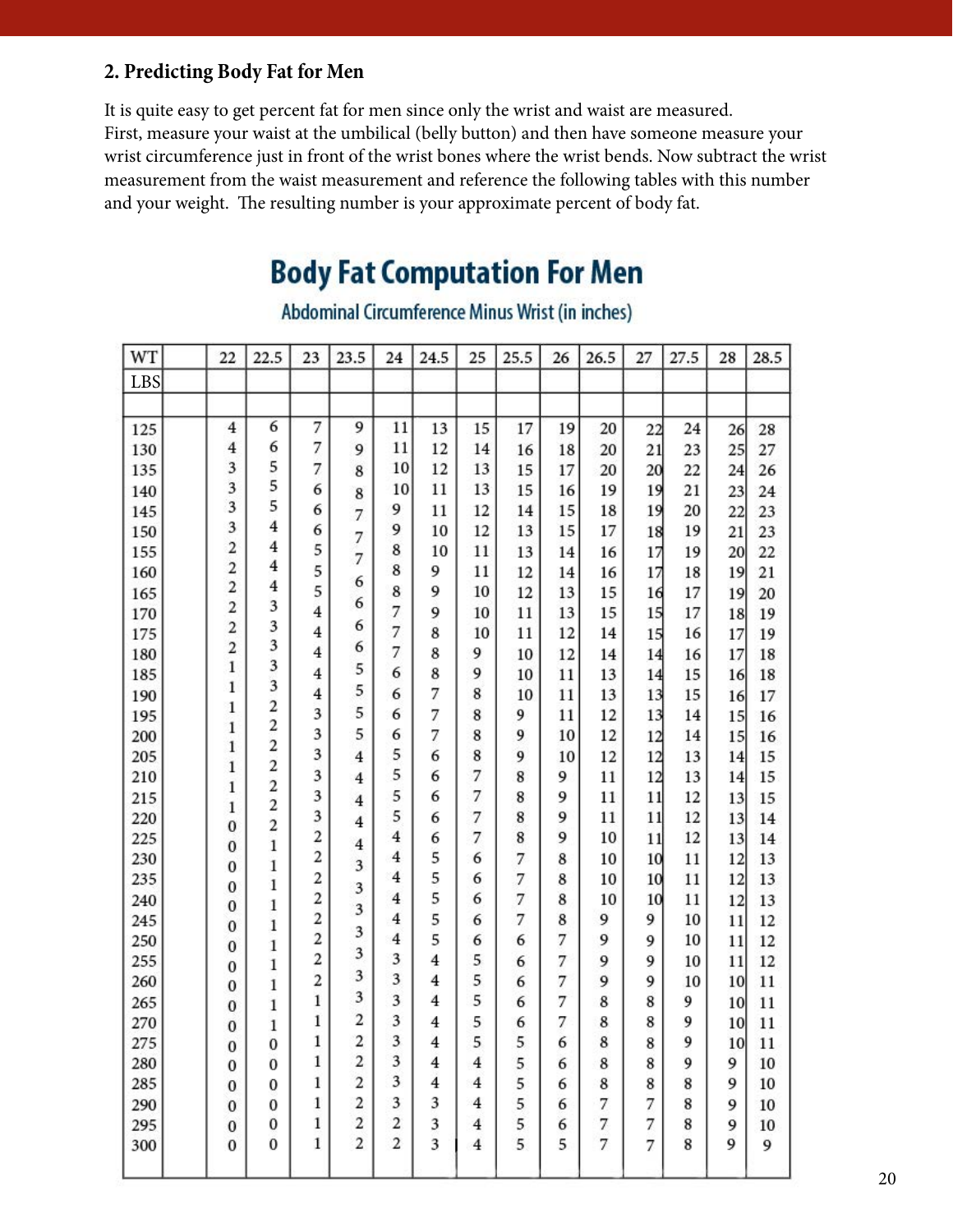# **Body Fat Computation For Men** (cont.)

Abdominal Circumference Minus Wrist (in inches)

| <b>WT</b> | 29 | 29.5 | 30     | 30.5 | 31 | 31.5 | 32 | 32.5 | 33 | 33.5 | 34 | 34.5 | 35 | 35.5 |
|-----------|----|------|--------|------|----|------|----|------|----|------|----|------|----|------|
| LBS       |    |      |        |      |    |      |    |      |    |      |    |      |    |      |
| 120       | 31 | 33   | 35     | 37   | 39 | 41   | 43 | 45   | 47 | 49   | 50 | 52   | 54 | 56   |
| 125       | 30 | 32   | 33     | 35   | 37 | 39   | 41 | 43   | 45 | 46   | 48 | 50   | 52 | 54   |
| 130       | 28 | 30   | 32     | 34   | 36 | 37   | 39 | 41   | 43 | 44   | 46 | 48   | 50 | 51   |
| 135       | 27 | 29   | 31     | 32   | 34 | 36   | 38 | 39   | 41 | 43   | 44 | 46   | 24 | 52   |
| 140       | 26 | 28   | 29     | 31   | 33 | 34   | 36 | 38   | 39 | 41   | 43 | 44   | 46 | 48   |
| 145       | 25 | 27   | 28     | 30   | 31 | 33   | 35 | 36   | 38 | 39   | 41 | 43   | 44 | 46   |
| 150       | 24 | 26   | 27     | 29   | 30 | 32   | 33 | 35   | 36 | 38   | 40 | 41   | 43 | 44   |
| 155       | 23 | 25   | 26     | 28   | 29 | 31   | 32 | 34   | 35 | 37   | 38 | 40   | 41 | 43   |
| 160       | 22 | 24   | 25     | 27   | 28 | 30   | 31 | 33   | 34 | 35   | 37 | 38   | 40 | 41   |
| 165       | 22 | 23   | 24     | 26   | 27 | 29   | 30 | 31   | 33 | 34   | 36 | 37   | 38 | 40   |
| 170       | 21 | 22   | 24     | 25   | 26 | 28   | 29 | 30   | 32 | 33   | 34 | 36   | 37 | 39   |
| 175       | 20 | 21   | 23     | 24   | 25 | 27   | 28 | 29   | 31 | 32   | 33 | 35   | 36 | 37   |
| 180       | 19 | 21   | 22     | 23   | 25 | 26   | 27 | 28   | 30 | 31   | 32 | 34   | 35 | 36   |
| 185       | 19 | 20   | 21     | 23   | 24 | 25   | 26 | 28   | 29 | 30   | 31 | 33   | 34 | 35   |
| 190       | 18 | 19   | 21     | 22   | 23 | 24   | 26 | 27   | 28 | 29   | 30 | 32   | 33 | 34   |
| 195       | 18 | 19   | 20     | 21   | 22 | 24   | 25 | 26   | 27 | 28   | 30 | 31   | 32 | 33   |
| 200       | 17 | 18   | 19     | 21   | 22 | 23   | 24 | 25   | 26 | 28   | 29 | 30   | 31 | 32   |
| 205       | 17 | 18   | 19     | 20   | 21 | 22   | 23 | 25   | 26 | 27   | 28 | 29   | 30 | 31   |
| 210       | 16 | 17   | 18     | 19   | 21 | 22   | 23 | 24   | 25 | 26   | 27 | 28   | 29 | 30   |
| 215       | 16 | 17   | 18     | 19   | 20 | 21   | 22 | 23   | 24 | 25   | 26 | 28   | 29 | 30   |
| 220       | 15 | 16   | 17     | 18   | 19 | 20   | 22 | 23   | 24 | 25   | 26 | 27   | 28 | 29   |
| 225       | 15 | 16   | 17     | 18   | 19 | 20   | 21 | 22   | 23 | 24   | 25 | 26   | 27 | 28   |
| 230       | 14 | 15   | 16     | 17   | 18 | 19   | 20 | 21   | 22 | 23   | 24 | 25   | 26 | 27   |
| 235       | 14 | 15   | 16     | 17   | 18 | 19   | 20 | 21   | 22 | 23   | 24 | 25   | 26 | 27   |
| 240       | 14 | 15   | 16     | 17   | 17 | 18   | 19 | 20   | 21 | 22   | 23 | 24   | 25 | 26   |
| 245       | 13 | 14   | $15\,$ | 16   | 17 | 18   | 19 | 20   | 21 | 22   | 23 | 24   | 25 | 26   |
| 250       | 13 | 14   | 15     | 16   | 17 | 18   | 18 | 19   | 20 | 21   | 22 | 23   | 24 | 25   |
| 255       | 13 | 14   | 14     | 15   | 16 | 17   | 18 | 19   | 20 | 21   | 22 | 23   | 24 | 24   |
| 260       | 12 | 13   | 14     | 15   | 16 | 17   | 18 | 19   | 19 | 20   | 21 | 22   | 23 | 24   |
| 265       | 12 | 13   | 14     | 15   | 15 | 16   | 17 | 18   | 19 | 20   | 21 | 22   | 24 | 24   |
| 270       | 12 | 13   | 13     | 14   | 15 | 16   | 17 | 18   | 19 | 19   | 20 | 21   | 22 | 23   |
| 275       | 11 | 12   | 13     | 14   | 15 | 16   | 16 | 17   | 18 | 19   | 20 | 21   | 22 | 22   |
| 280       | 11 | 12   | 13     | 14   | 14 | 15   | 16 | 17   | 18 | 19   | 19 | 20   | 21 | 22   |
| 285       | 11 | 12   | 12     | 13   | 14 | 15   | 16 | 17   | 17 | 18   | 19 | 20   | 21 | 21   |
| 290       | 11 | 11   | 12     | 13   | 14 | 15   | 15 | 16   | 17 | 18   | 19 | 19   | 20 | 21   |
| 295       | 10 | 11   | 12     | 13   | 14 | 14   | 15 | 16   | 17 | 17   | 18 | 19   | 20 | 21   |
| 300       | 10 | 11   | 12     | 12   | 13 | 14   | 15 | 16   | 16 | 17   | 18 | 19   | 20 | 21   |
|           |    |      |        |      |    |      |    |      |    |      |    |      |    |      |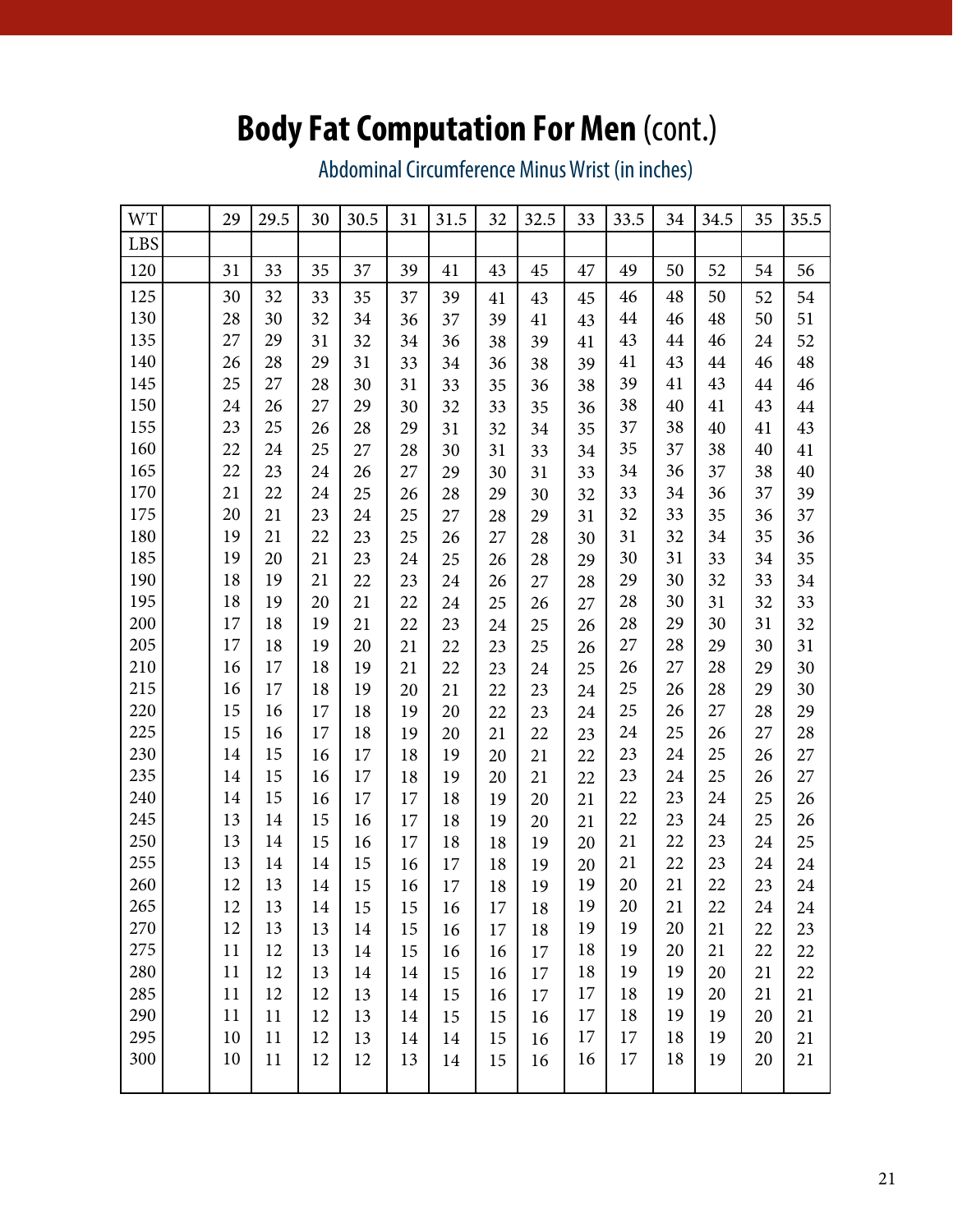# **Body Fat Computation For Men (cont.)**

| <b>WT</b> | 36 | 36.5 | 37 | 37.5 | 38 | 38.5 | 39 | 39.5 | 40 | 40.5 | 41 | 41.5 | 42 | 42.5 |
|-----------|----|------|----|------|----|------|----|------|----|------|----|------|----|------|
| LBS       |    |      |    |      |    |      |    |      |    |      |    |      |    |      |
| 120       | 58 | 60   | 62 | 64   | 66 | 68   | 70 | 72   | 74 | 76   | 77 | 79   | 81 | 83   |
| 125       | 56 | 58   | 59 | 61   | 63 | 65   | 67 | 69   | 71 | 72   | 74 | 76   | 78 | 80   |
| 130       | 55 | 55   | 57 | 59   | 61 | 62   | 64 | 66   | 68 | 69   | 71 | 73   | 75 | 77   |
| 135       | 51 | 53   | 55 | 56   | 58 | 60   | 62 | 63   | 65 | 67   | 68 | 70   | 72 | 74   |
| 140       | 49 | 51   | 53 | 54   | 56 | 34   | 36 | 38   | 39 | 41   | 43 | 44   | 46 | 71   |
| 145       | 47 | 49   | 51 | 52   | 52 | 33   | 35 | 36   | 38 | 39   | 41 | 43   | 44 | 68   |
| 150       | 46 | 47   | 49 | 50   | 50 | 32   | 33 | 35   | 36 | 38   | 40 | 41   | 43 | 66   |
| 155       | 44 | 46   | 47 | 49   | 48 | 31   | 32 | 34   | 35 | 37   | 38 | 40   | 41 | 64   |
| 160       | 43 | 44   | 46 | 47   | 47 | 30   | 31 | 33   | 34 | 35   | 37 | 38   | 40 | 61   |
| 165       | 41 | 43   | 44 | 45   | 45 | 29   | 30 | 31   | 33 | 34   | 36 | 37   | 38 | 60   |
| 170       | 40 | 41   | 43 | 44   | 44 | 28   | 29 | 30   | 32 | 33   | 34 | 36   | 37 | 58   |
| 175       | 39 | 40   | 41 | 43   | 43 | 27   | 28 | 29   | 31 | 32   | 33 | 35   | 36 | 56   |
| 180       | 37 | 39   | 40 | 41   | 41 | 26   | 27 | 28   | 30 | 31   | 32 | 34   | 35 | 54   |
| 185       | 36 | 38   | 39 | 40   | 40 | 25   | 26 | 28   | 29 | 30   | 31 | 33   | 34 | 53   |
| 190       | 35 | 37   | 38 | 39   | 40 | 41   | 43 | 44   | 45 | 46   | 48 | 49   | 50 | 51   |
| 195       | 34 | 35   | 37 | 38   | 39 | 40   | 41 | 43   | 44 | 45   | 46 | 47   | 49 | 50   |
| 200       | 33 | 35   | 36 | 37   | 38 | 39   | 40 | 41   | 43 | 44   | 45 | 46   | 47 | 48   |
| 205       | 32 | 34   | 35 | 36   | 37 | 38   | 39 | 40   | 41 | 43   | 44 | 45   | 46 | 47   |
| 210       | 32 | 33   | 34 | 35   | 36 | 37   | 38 | 39   | 40 | 42   | 43 | 44   | 45 | 46   |
| 215       | 31 | 32   | 33 | 34   | 35 | 36   | 37 | 38   | 39 | 40   | 42 | 43   | 44 | 45   |
| 220       | 30 | 31   | 32 | 33   | 34 | 35   | 36 | 37   | 38 | 39   | 41 | 42   | 43 | 44   |
| 225       | 29 | 30   | 31 | 32   | 33 | 34   | 35 | 36   | 37 | 38   | 40 | 41   | 43 | 43   |
| 230       | 28 | 30   | 31 | 32   | 33 | 34   | 35 | 36   | 37 | 38   | 39 | 40   | 41 | 42   |
| 235       | 28 | 29   | 30 | 31   | 32 | 33   | 34 | 35   | 36 | 37   | 38 | 39   | 40 | 41   |
| 240       | 27 | 28   | 29 | 30   | 31 | 32   | 33 | 34   | 35 | 36   | 37 | 38   | 39 | 40   |
| 245       | 27 | 27   | 28 | 29   | 30 | 31   | 32 | 33   | 34 | 35   | 36 | 37   | 38 | 39   |
| 250       | 26 | 27   | 28 | 29   | 30 | 31   | 31 | 32   | 33 | 34   | 34 | 35   | 36 | 38   |
| 255       | 25 | 26   | 27 | 28   | 29 | 30   | 31 | 32   | 33 | 34   | 34 | 35   | 36 | 37   |
| 260       | 25 | 26   | 27 | 27   | 28 | 29   | 30 | 31   | 32 | 33   | 34 | 35   | 35 | 36   |
| 265       | 24 | 25   | 26 | 27   | 28 | 29   | 29 | 30   | 31 | 32   | 33 | 34   | 35 | 36   |
| 270       | 24 | 25   | 25 | 26   | 27 | 28   | 29 | 30   | 31 | 31   | 32 | 33   | 34 | 35   |
| 275       | 23 | 24   | 25 | 26   | 27 | 28   | 29 | 30   | 31 | 31   | 32 | 33   | 23 | 34   |
| 280       | 23 | 24   | 24 | 25   | 26 | 27   | 28 | 29   | 39 | 30   | 31 | 32   | 33 | 33   |
| 285       | 22 | 23   | 24 | 25   | 26 | 26   | 27 | 28   | 29 | 30   | 30 | 31   | 32 | 33   |
| 290       | 22 | 23   | 23 | 24   | 25 | 26   | 27 | 27   | 28 | 29   | 30 | 31   | 31 | 32   |
| 295       | 21 | 22   | 23 | 24   | 25 | 26   | 27 | 28   | 28 | 29   | 30 | 31   | 32 | 32   |
| 300       | 21 | 22   | 22 | 23   | 24 | 25   | 26 | 27   | 28 | 29   | 29 | 30   | 20 | 31   |
|           |    |      |    |      |    |      |    |      |    |      |    |      |    |      |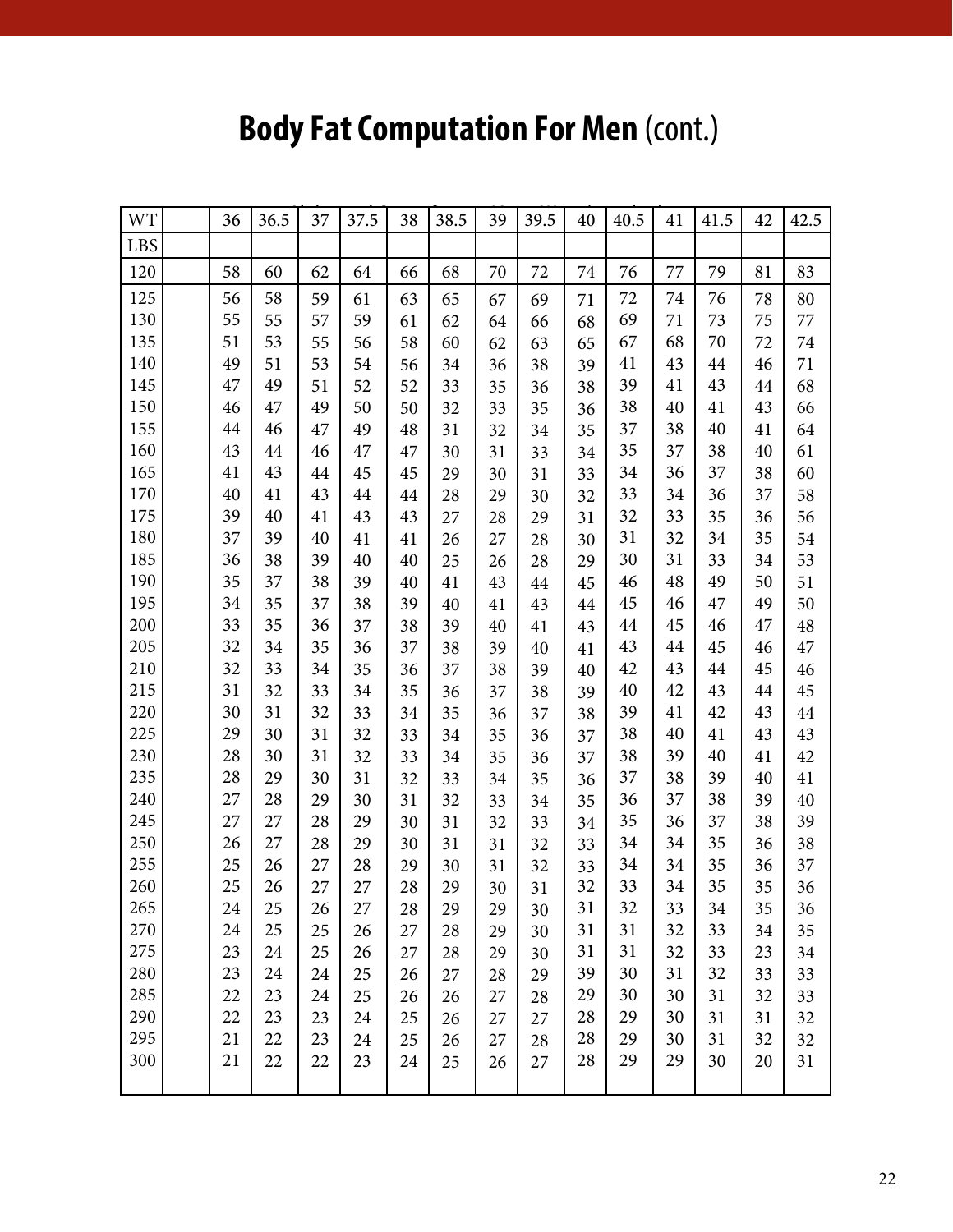# **Body Fat Computation For Men (cont.)**

| <b>WT</b>  | 43 | 43.5 | 44 | 44.5 | 45 | 45.5 | 46 | 46.5 | 47 | 47.5 | 48 | 48.5 | 49 | 49.5 |
|------------|----|------|----|------|----|------|----|------|----|------|----|------|----|------|
| <b>LBS</b> |    |      |    |      |    |      |    |      |    |      |    |      |    |      |
| 120        | 85 | 87   | 89 | 91   | 93 | 95   | 97 | 99   | 99 | 99   | 99 | 99   | 99 | 99   |
| 125        | 82 | 84   | 85 | 87   | 89 | 91   | 93 | 95   | 96 | 98   | 99 | 99   | 99 | 99   |
| 130        | 78 | 80   | 82 | 84   | 86 | 87   | 89 | 91   | 93 | 94   | 96 | 98   | 99 | 99   |
| 135        | 75 | 77   | 79 | 80   | 82 | 84   | 86 | 87   | 89 | 91   | 92 | 94   | 96 | 98   |
| 140        | 72 | 74   | 76 | 77   | 79 | 81   | 82 | 84   | 86 | 87   | 89 | 91   | 92 | 94   |
| 145        | 70 | 71   | 73 | 75   | 76 | 78   | 79 | 81   | 83 | 84   | 86 | 87   | 89 | 91   |
| 150        | 67 | 69   | 70 | 72   | 74 | 75   | 77 | 78   | 80 | 81   | 83 | 84   | 86 | 87   |
| 155        | 65 | 67   | 68 | 70   | 71 | 73   | 74 | 76   | 77 | 79   | 80 | 83   | 83 | 85   |
| 160        | 63 | 64   | 66 | 67   | 69 | 70   | 72 | 73   | 75 | 76   | 77 | 79   | 80 | 82   |
| 165        | 61 | 62   | 64 | 65   | 67 | 68   | 69 | 71   | 72 | 74   | 75 | 76   | 78 | 79   |
| 170        | 59 | 60   | 62 | 63   | 64 | 66   | 67 | 69   | 70 | 71   | 73 | 74   | 75 | 77   |
| 175        | 57 | 59   | 60 | 61   | 63 | 64   | 65 | 66   | 68 | 69   | 70 | 72   | 73 | 74   |
| 180        | 56 | 57   | 58 | 59   | 61 | 62   | 63 | 65   | 66 | 67   | 68 | 70   | 71 | 72   |
| 185        | 54 | 55   | 56 | 58   | 59 | 60   | 61 | 63   | 64 | 65   | 66 | 68   | 69 | 70   |
| 190        | 52 | 54   | 55 | 56   | 57 | 58   | 60 | 61   | 62 | 63   | 65 | 66   | 67 | 68   |
| 195        | 51 | 53   | 53 | 55   | 56 | 57   | 58 | 59   | 60 | 62   | 63 | 64   | 65 | 66   |
| 200        | 50 | 51   | 52 | 53   | 54 | 55   | 57 | 58   | 59 | 60   | 61 | 62   | 63 | 65   |
| 205        | 48 | 49   | 51 | 52   | 53 | 54   | 55 | 56   | 57 | 58   | 60 | 61   | 62 | 63   |
| 210        | 47 | 48   | 49 | 50   | 51 | 53   | 55 | 56   | 57 | 58   | 59 | 60   | 61 | 62   |
| 215        | 46 | 47   | 48 | 49   | 50 | 51   | 52 | 53   | 54 | 56   | 57 | 58   | 59 | 60   |
| 220        | 45 | 46   | 47 | 48   | 49 | 50   | 51 | 52   | 53 | 54   | 55 | 56   | 57 | 58   |
| 225        | 44 | 45   | 46 | 47   | 48 | 49   | 50 | 51   | 52 | 53   | 54 | 55   | 56 | 57   |
| 230        | 43 | 44   | 45 | 46   | 47 | 48   | 49 | 50   | 51 | 52   | 53 | 54   | 55 | 56   |
| 235        | 42 | 43   | 44 | 45   | 46 | 47   | 48 | 49   | 50 | 51   | 51 | 52   | 53 | 54   |
| 240        | 41 | 42   | 43 | 44   | 45 | 46   | 46 | 47   | 48 | 49   | 50 | 51   | 52 | 53   |
| 245        | 40 | 41   | 42 | 43   | 44 | 44   | 45 | 46   | 47 | 48   | 49 | 50   | 51 | 52   |
| 250        | 39 | 40   | 41 | 42   | 43 | 44   | 44 | 45   | 46 | 47   | 48 | 49   | 50 | 51   |
| 255        | 38 | 39   | 40 | 41   | 42 | 43   | 44 | 44   | 45 | 46   | 47 | 48   | 49 | 50   |
| 260        | 37 | 38   | 39 | 40   | 41 | 42   | 43 | 43   | 44 | 45   | 46 | 47   | 48 | 49   |
| 265        | 36 | 37   | 38 | 39   | 40 | 41   | 42 | 43   | 43 | 44   | 45 | 46   | 47 | 48   |
| 270        | 36 | 37   | 37 | 38   | 39 | 40   | 41 | 42   | 43 | 43   | 44 | 45   | 46 | 47   |
| 275        | 35 | 36   | 37 | 38   | 38 | 39   | 40 | 41   | 42 | 43   | 43 | 44   | 45 | 46   |
| 280        | 34 | 35   | 36 | 37   | 38 | 38   | 39 | 40   | 41 | 42   | 43 | 43   | 44 | 45   |
| 285        | 34 | 34   | 35 | 36   | 37 | 38   | 39 | 39   | 40 | 41   | 42 | 43   | 43 | 44   |
| 290        | 33 | 34   | 35 | 36   | 37 | 38   | 39 | 39   | 40 | 41   | 42 | 43   | 43 | 44   |
| 295        | 32 | 33   | 34 | 35   | 36 | 36   | 37 | 38   | 39 | 39   | 40 | 41   | 42 | 43   |
| 300        | 32 | 33   | 33 | 34   | 35 | 36   | 37 | 38   | 39 | 39   | 40 | 41   | 42 | 43   |
|            |    |      |    |      |    |      |    |      |    |      |    |      |    |      |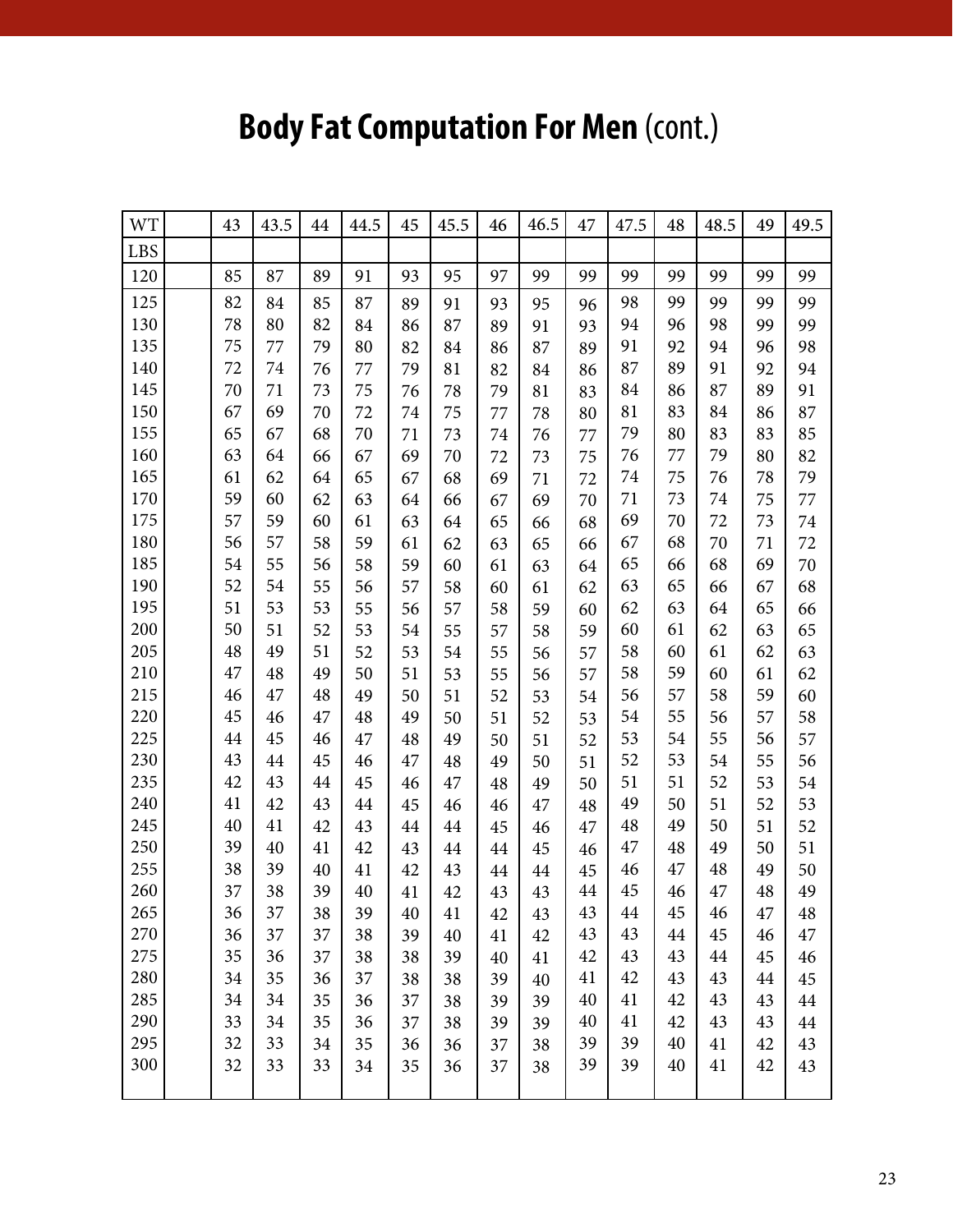3. When instructed by the narrator, pause the audio and perform the calculations of your own percentage of body fat. If you're a woman, use the charts on pages 18 and 19. If you're a man use the charts on pages 20 - 23.

4. Compute your goal weight by following the format below. This is an example of a 160 pound lady with 31 percent body fat (based on tables and calculations).

# **Computing Your Goal Weight**

- 1. Write down % of body fat. In this case 31%.
- 2. Take current weight X percentage of body fat to find total pounds of fat. **160 lbs. times 31% body fat = 49.6 pounds of Total Body Fat.**
- 3. Subtract total pounds of body fat from current weight to determine Lean Body Mass. **160 lbs. Current weight, minus 49.6 lbs. body fat= 110.4 lbs. of Lean Body Mass.**
- 4. **Subtract your "ideal fat percentage" goal from 100%. 100% 22% ideal body fat = 78% (or .78).**
- 5. **Divide lean body mass by final figure in #4. 110.4 lbs. of lean body mass divided by .78 = 141.5 lbs. goal weight.**

# **Estimating When You'll Reach Your Goal Weight**

- 1. Current weight minus Goal Weight = Pounds needed to lose. **160 lbs. current weight minus 141.5 lbs. goal weight = 18.5 lbs. to lose.**
- 2. Divide pounds needed to lose by 1.5 lbs. (average weight loss per week) = weeks to reach goal weight. **18.5 lbs. to lose at 1.5 lbs. per week = 12.3 weeks to lose the weight.**

# **Determining Your Target Date**

Determine your goal date by adding the number of weeks it will take you to achieve your goal to today's date. This is your target date. **January 1 + 12.3 weeks = Mareh 28.**